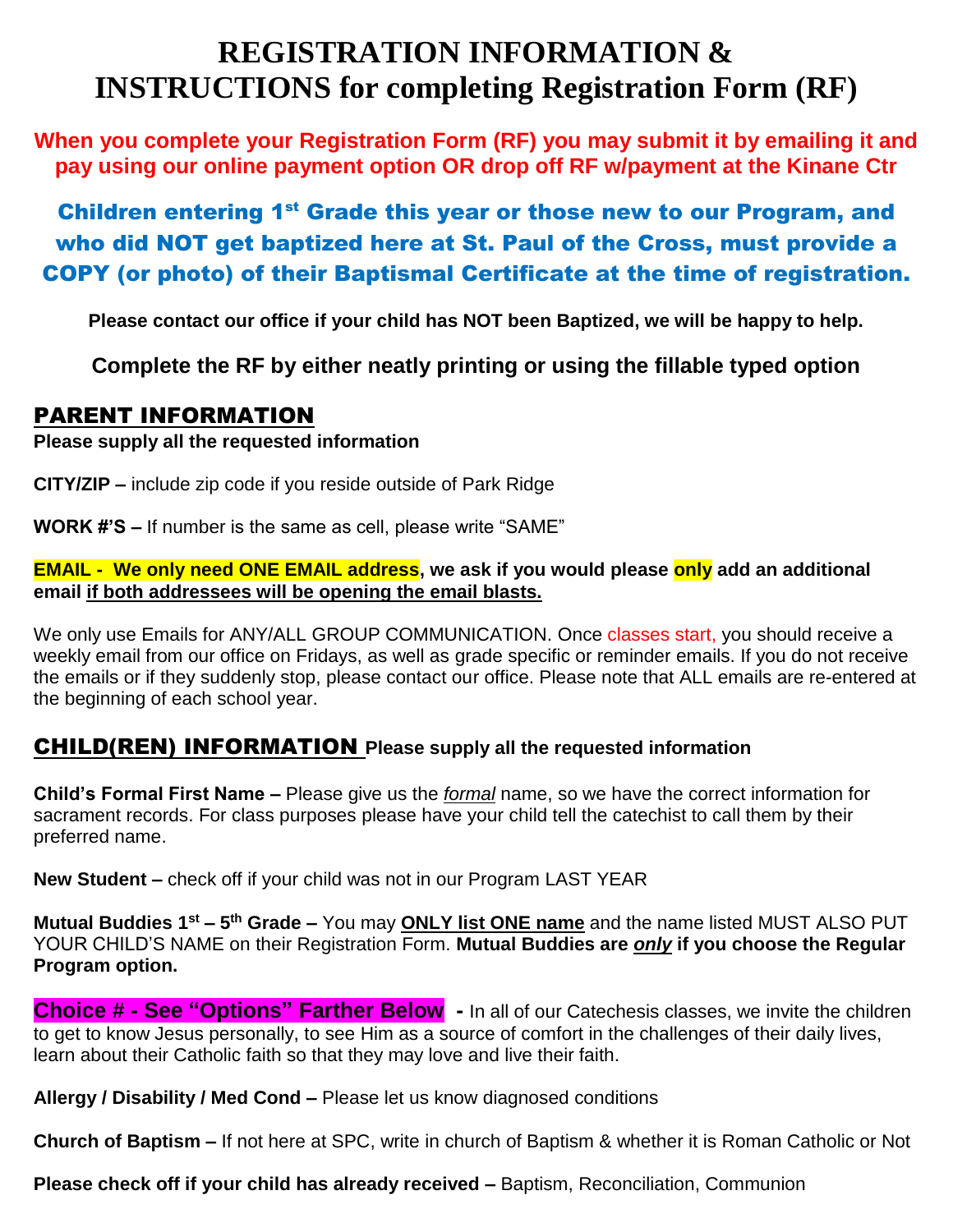# **OPTIONS**

## **You will need this info to complete your RF for Choice #**

**ALL options meet the requirements to make sacraments and the cost is the same, no matter the option. Please feel free to contact us if you are unable to find an option that meets your child's particular needs.** 

## SEE NEW OPTIONS FOR  $7<sup>TH</sup>$  &  $8<sup>TH</sup>$  GRADERS (CHOICE # 7 & 8)!

Place your <mark>number</mark> on the <mark>CHOICE #</mark> line on the RF

**Choice #1 – REGULAR PROGRAM Grade Level Classes Grades PK - 8**: **Sunday Morning** 8:45 – 10:15 am

### **Choice #2 – REGULAR PROGRAM Grade Level Classes**

**Grades 1 - 5**: **Tuesday Afternoon** 4:00 – 5:30

### **Choice #3 – REGULAR PROGRAM Grade Level Classes Grades 6 - 8**: **Tuesday Evening** 7:00 – 8:30

The Regular Program classes are all grade level and will take place in a classroom setting. There might be an occasional assignment (i.e. 3<sup>rd</sup> grade Stations of the Cross dioramas), but overall the work is covered in class.

#### **Choice # 4 Directed Study Program IN PERSON WITH PARENT once a month in HFC Grades 1 – 8**:

This class is for parents who want their children to complete their grade level chapter work at home and attend **once a month in person instruction with their parent**. Grades 1 – 8 attend the monthly classes as one group, with their parents, in HFC and the lessons taught are **not** grade specific.

Each month you will be able to choose which Directed Study class to attend:

Tuesdays  $4:00 - 5:30$  Tuesdays  $7:00 - 8:30$  Thursdays  $4:00 - 5:30$ 

Students will complete 18 chapters of their book - including **all questions on every page** throughout each chapter including the Chapter Reviews AND any Faith In Action pages. Three chapters of work are due each month. The work may either be emailed to our office or brought to class or dropped off in the Kinane Center mailbox (215 Ridge Terrace).

Due to the limited number of classes, a Make-Up assignment is **required** for any missed classes. See the **Directed Study** page for more specific information on this program. If you would like to pick up the books prior to classes starting, please contact the office to arrange a pick-up date.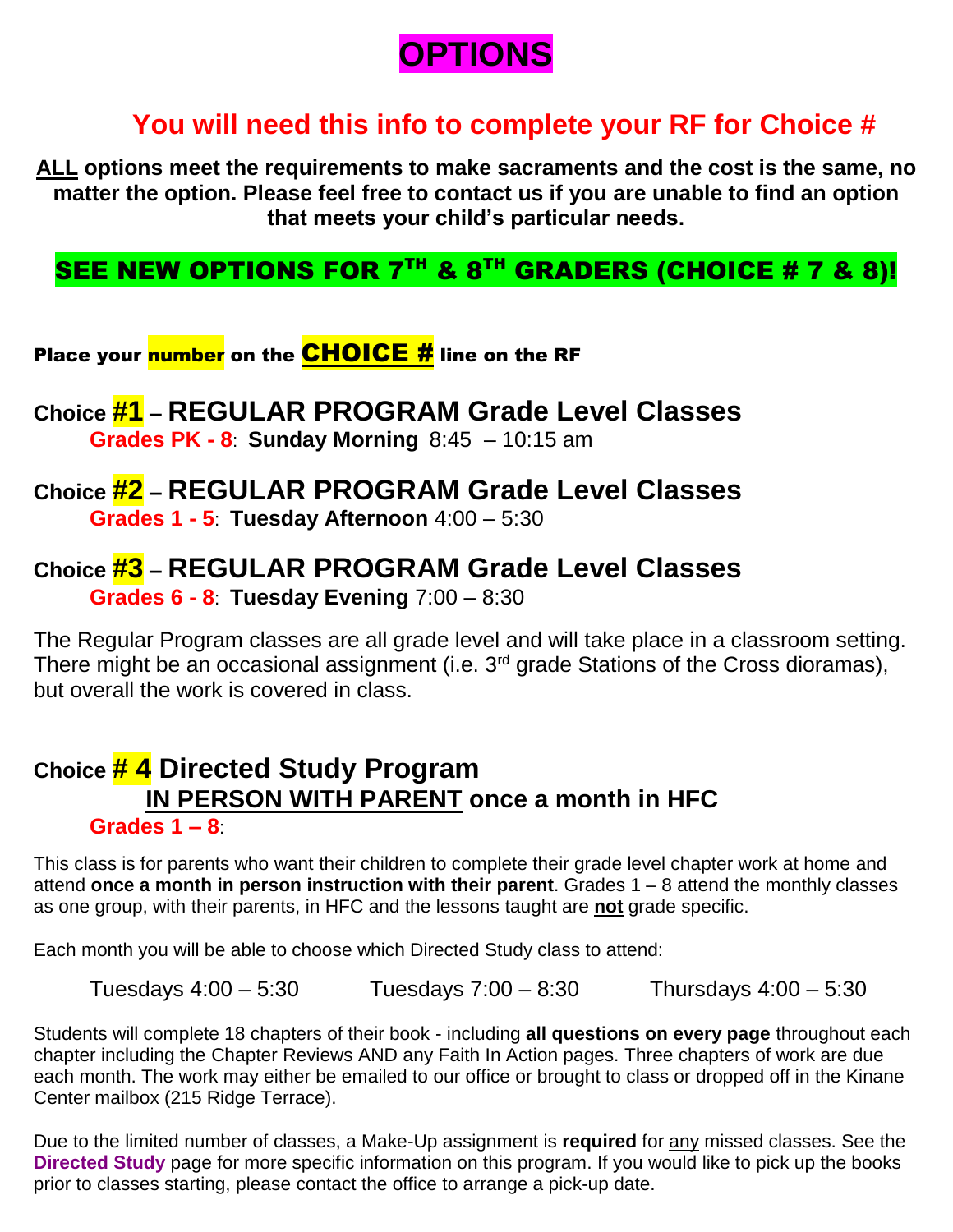# **Choice # 5 All Abilities (Special Needs) NEW DAY & TIME**

**Grades K - 8**: **Tuesday Afternoon** 4:00 – 5:30

This program is inspired through Scriptural reflection and is taught through reading, music, art and creative storytelling. Participants are in a multi-grade classroom with their peers and participate in the catechism curriculum. Each child's needs, strengths and gifts will be accepted and celebrated.

## **Choice #6 - Good Shepherd Program (CGS)**

**If you choose this option you MUST have a 2nd choice noted on your RF as class size is very limited – priority placement will go to last year's students as class size is very limited**

**Grades 1 - 8**: Children Are In Classes w/Multiple Grades, called Levels **Sunday Morning** 8:45 – 10:15

> Level 2, **Grades 1 – 3** Level 3/4, **Grades 4 - 8**

This program utilizes a hands-on, prayerful approach to learning with special materials. This option is **VERY** limited in size and those families that are already in it will get first priority.

**Your child must have been in CGS last year, in order to register them for 7th or 8th grade CGS**

**See New 7 th & 8th Grade Options #7 & #8**

## **Choice # 7 Independent Study - 7 th Grade Only In Person NO PARENT (just child attends) once a month**

**Grades 7**: **Tuesday Evening** 7:00 – 8:15 (once a month)

This class is for parents who want to their children to complete the chapter work at home and attend once a month in person instruction **without** the parent. This IS grade specific to 7<sup>th</sup> grade and is limited to 30 students.

Students will complete 18 chapters of their book - including **all questions on every page** throughout each chapter including the Chapter Reviews. Three chapters of work are due each month. The work may either be emailed to our office or brought to class or dropped off in the Kinane Center mailbox (215 Ridge Terrace).

Due to the limited number of classes, a Make-Up assignment is **required** for any missed classes.

## **Choice # 8 Independent Study - 8 th Grade Only In Person NO PARENT (just child attends) once a month**